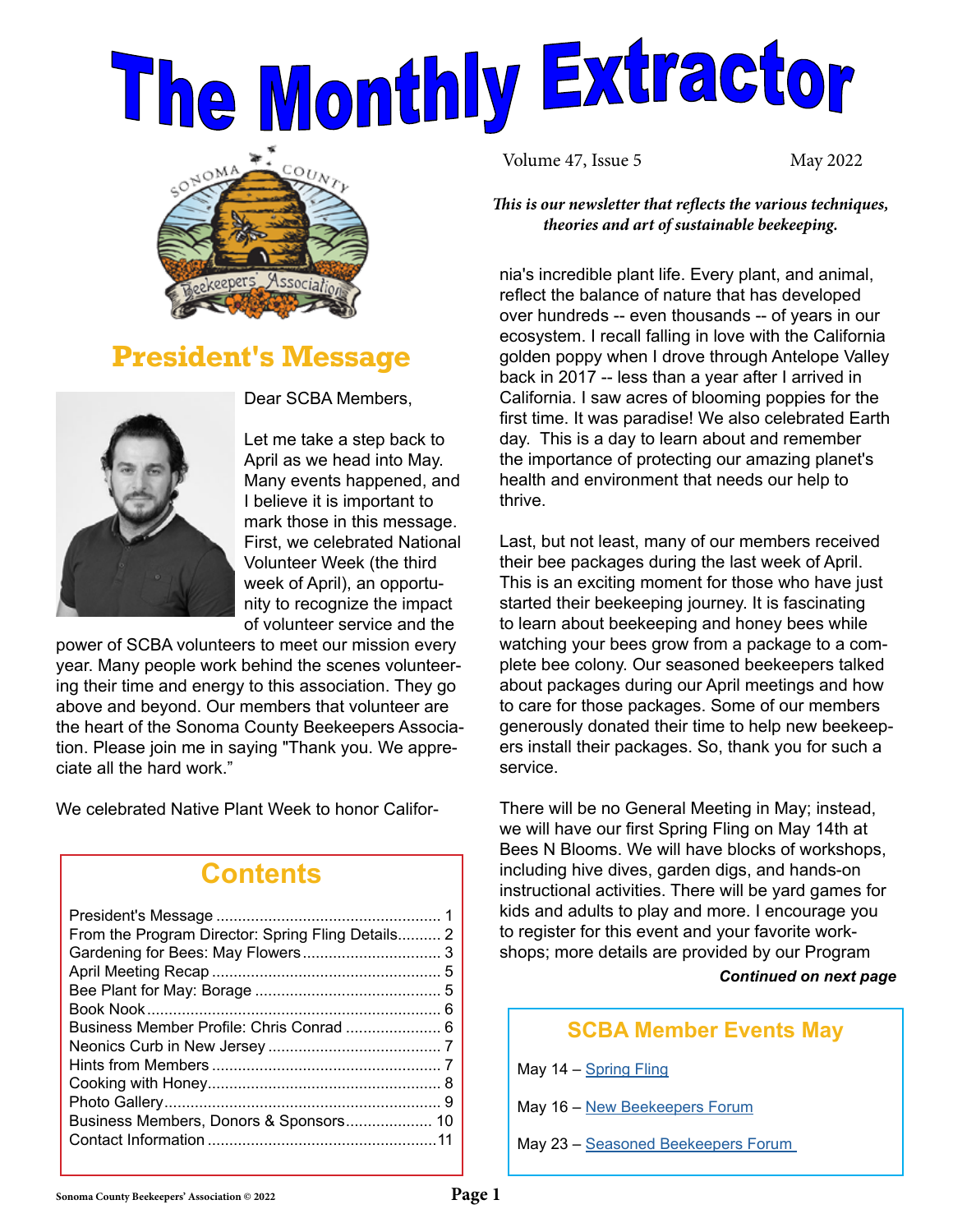#### *From previous page*

Director, Shannon Carr, in this Extractor issue. I am super excited to see you all and learn more from those workshops.

Along with education and fundraising committees, the board of directors is working on laying out plans for the next fiscal year. We are focusing on financial planning for the coming year, improving our website, updating our Zoom licensing, revising our handbook, and extending our fundraising and community outreach, and more. The board also started working on updating some of the dated items in the by-laws that are not applicable anymore. G4Bs and Beekeeping programs were busy with lots of activities. BeeShare and swarm catchers were closely monitoring the weather. The swarm activity paused somewhat during the April rains. Many more swarm calls are expected during this month.

May the buzz be with you.

*Mohammed Ibrahim, 1st Vice President/Acting President*

## **From the Desk of the Program Director**

*By Shannon Car[r](mailto:Programdirector%40sonomabees.org%20?subject=)*

**SPRING FLING! Date: May 14, 2022 -- 10am - 3pm Location: Bees N Blooms 3883 Petaluma Hill Rd – Santa Rosa**

**To register for a workshop, click on the link below:** 

#### [Block 1: 10:30 am – 11:30 am](https://www.sonomabees.org/event-4791352)

[Block 2: 1:00 pm – 2:00 pm](https://www.sonomabees.org/event-4792372)

Spring Fling is right around the corner! Please [RSVP](https://www.sonomabees.org/event-4754398) so we know how many people to expect and can order enough food for lunch. We have two time blocks of fun and educational workshops for you to enjoy:

[Block 1: 10:30 am – 11:30 am](https://www.sonomabees.org/event-4791352)

**Hive Dives:** Have you had a chance to go on a hive dive? Join Christine Kurtz, the Petaluma Bee Lady,

and Joy Wesley of Bee Focused Beekeeping Services as these two very knowledgeable beekeepers show you the inner workings of a hive. Space is limited to the first 20 who sign up and we will break up into 2 groups of 10. You must bring your bee jacket and gloves. We don't want anyone getting stung.

**Garden Tour:** Join Susan Kegley as she shows you around the Bees N Blooms campus. Explore the various pollinator habitats and meet the essential creatures that help make pollinator habitats so special.

**Beekeeping 101:** Learn the basics of beekeeping! What is the essential equipment every beekeeper needs? What is the essential equipment the bees need to thrive? And learn the basic dynamics of what is going on inside and outside of the hive.

**Dive in Compost:** Join the Waste Sleuth, Todd Sutton, and learn all about compost! Why is compost so essential to the garden? What goes into making good compost? Todd will answer all your questions.

**Build a Swarm Trap:** Join Assistant West Cluster Coordinator, TL Ginn, and learn how to build a swarm trap. We will provide all the supplies you need to build your own swarm trap during this workshop. Suggested \$15 donation to cover the cost of materials.

#### [Block 2: 1:00 pm – 2:00 pm](https://www.sonomabees.org/event-4792372)

In addition to a second round of Hive Dives and a Garden Tour, we will have

**Beekeeping 102** -Thea Vierling has been a beekeeper for more than 13 years and will talk to us about the life cycle of the honey bee, honey bee reproduction, the relationship between the honey bee and the varroa mite, and will show us how to use all this information to judge the quality of the queen in the hive.

**Harvesting Honey with the Sun** - Join Leonard Riepenhoff as he shows us how to harvest honey in one day using the power of the sun without any mechanical or electrical devices. Learn how to build your own device to harvest honey with the sun.

In addition to the two sets of workshops:

**Gardening for Bees** will host a Pollinator Plant Sale and a "Seed Bomb Make and Take," as well as share their Seed Library.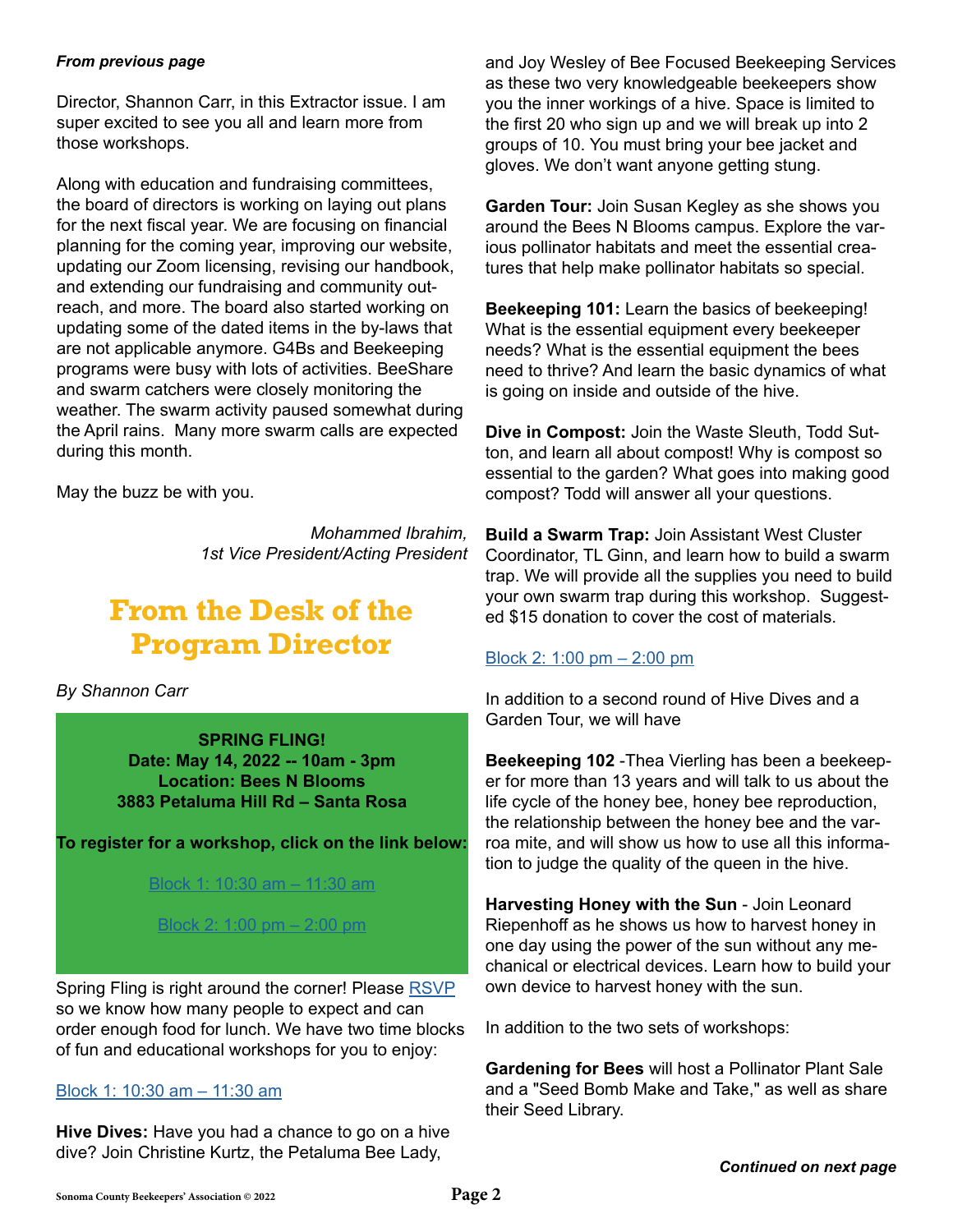**Library** – We will be bringing the SCBA Library. Members will be able to check out books and/or DVDs and if you have a book to return, this will be your chance.

**Lunch** – We will provide sandwiches and chips for lunch, followed by an Ice Cream Sundae Bar!

**Raffle** – We have some fun items to raffle off, including a nuc, handmade and donated by John McGinnis; VIP wine tours donated from Korbel, Wellington, and VJB Cellars; gift bags from Shikai, Pawsarotti's, and Dutch Brothers Coffee; and so much more. Each member will receive a raffle ticket upon check in and more can be purchased.

**Wine Pull** – We have had more than 40 bottles of

**From previous page** The state of the state wine donated, and are still taking in more wine. Each bottle will be in its own brown bag. \$20 donation and you get to pick a bag at random to take a bottle of wine home to enjoy later.

> **VOLUNTEERS AND DONATIONS!** We are still accepting donations for the raffle and need volunteers to help with the event on the day of. Jobs include helping with check in, helping with set up, selling raffle tickets, serving lunch, and clean up.

> If you have something to donate, gift package or wine, or can help on the day of with volunteering, contact me, Shannon Carr at [programdirector@sonomabees.](mailto:programdirector%40sonomabees.org?subject=) [org](mailto:programdirector%40sonomabees.org?subject=) or 707-548-0681.

#### **Gardening for Bees**

## **G4B Events -- April Showers Bring May Flowers**

*By 2nd VP Ann Gallagher White*

Recent rains this month remind me to hope, having endured, as we all have, Covid, more Covid, after wildfires and now drought. I am hopeful for May flowers (and forage for our pollinators). Along with the rain, since I volunteered to join the board as 2nd VP of



gardening, I've been enjoying these G4B programs and immersed in gardening. Here's what's been going on in G4B so far:

G4B Meetings have been a regular occurrence remotely with the leadership of Angelo Sacerdote – the last one was April 26, at 6:30 (just after my deadline for *The Extractor* publication) but if you want to join us, please reach out to our Program Director Shannon Carr [programdirector@sonomabees.org](mailto:programdirector%40sonomabees.org?subject=).

Garden Digs - Last year in October, G4B went to Ellen

Sherron's Sebastopol Garden to dig up plants and see an amazing and inspirational pollinator space. I can't wait for mine to bloom and hopefully spread, especially the asters and Maximillian sunflowers! A month before the dig, seeing one of the sunflowers blooming in the fall of 2021 at the Sebastopol Grange hedgerow and how beautiful and enchanting they are, I shopped but could not find seeds. Luckily, I scored plants from Ellen's dig and come summer, they will debut in my garden. On the topic of new plants: Calamint – also at the Grange hedgerow and bees love it, plus it is drought tolerant and hardy and the fragrance! I found the seeds (a difficult task) – and they are growing well in my greenhouse and soon will be planted into my garden.

On a spring-like February day this past winter, G4B went to Franny Minervini-Zick's garden (also in Sebastopol). Inspired by the intertwining of plants, trees, textures, shapes and colors -- like an artists' palette -- I learned from Franny that her white hellebore spread magically in largely dappled shade. I got home and divided up one that was not blooming at all and transplanted it into my pollinator garden, realizing that gophers won't eat it, neither will deer (poisonous) and it is drought tolerant. (Checks all the boxes, is gorgeous and hopefully will bloom/spread next year and after.)

**Garden Tours** - On another warm March morning, G4B toured Ellen Sherron's Garden and saw how tenderly she cares for the planet's inhabitants (birds and bees). Each beautiful garden area spills into the next. Simple ideas (a carnivorous plant) and bold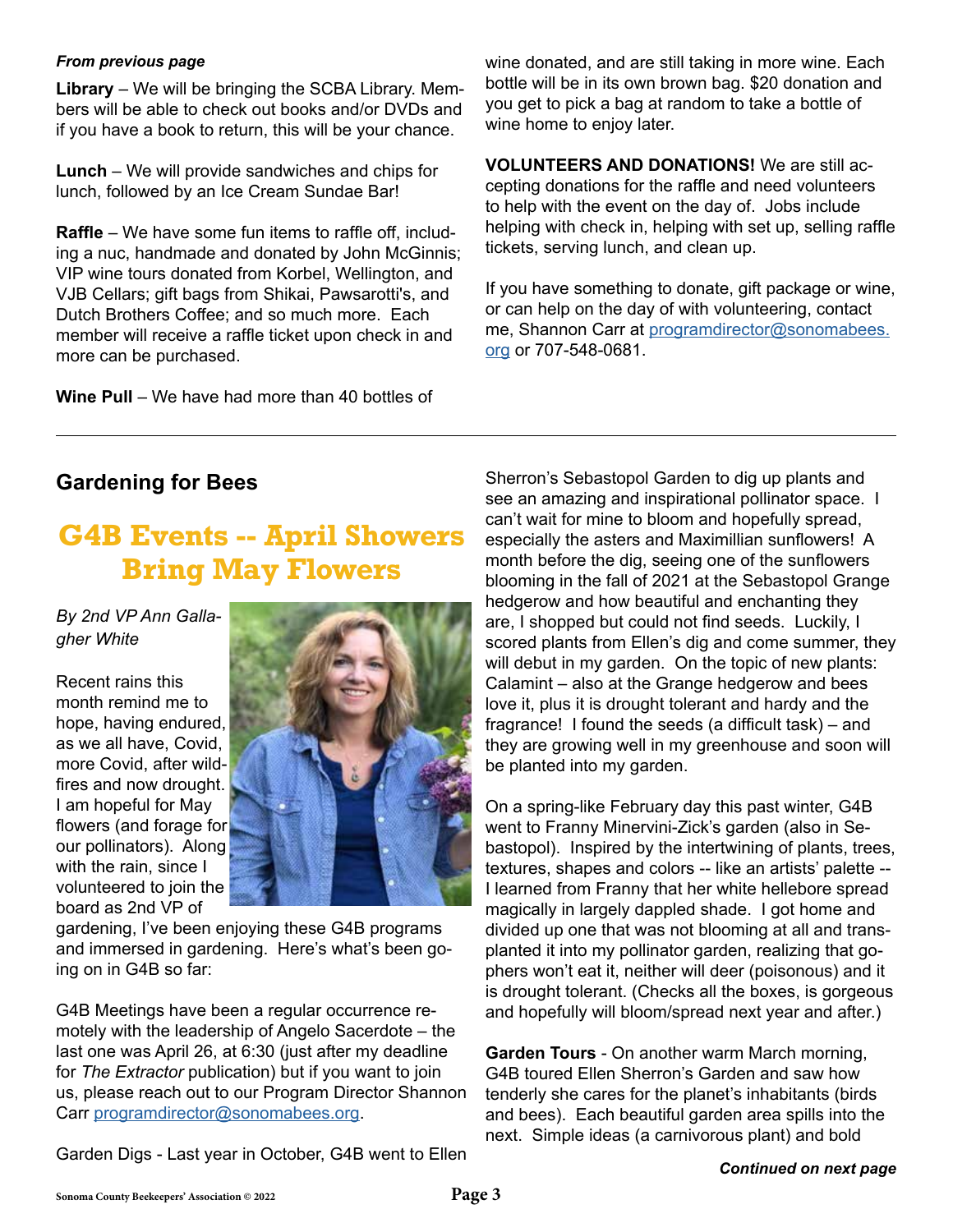#### *G4Bs update, continued.*

concepts (what to grow over a septic system, how to get mulch for free (ask the tree trimmer that comes to your neighborhood before your neighbors do) and worm bin composting) amazed and delighted our group. I met others, both new to the group and quite experienced, noticing the collective talent and knowledge. Ellen gave advice on how recognizing baby plants gives a gardener an edge to know what to do when "weeds" appear. I then observed calendula, mullein, red amaranth, and more "weeds" from last year's garden. I saved some of these volunteers and some are still out there! But honestly, there's a lot to do this time of year (weeding), right?

Connie Alexich is working on coming up with a garden tour plan at the cluster level so that we can tour gardens together with people who live in our clusters. Look for more on upcoming garden tours!

**Home Nurseries** - Many of our G4B volunteers are growing plants to sell at pop-up plant sales in home nurseries to SCBA members so look for information in your email soon. You can expect G4B plants that are pesticide-free and excellent forage for pollinators. If you are a beekeeper or a bee tender, you already know that plants flourish when the bees and other pollinators regularly visit. (My apple tree produced like never before this past year - all from being visited by my bees.) Angelo Sacerdote, our fearless G4B leader, plans to have some plants for sale soon at the Spring Fling (May 14) grown by G4B home nurseries, an important aspect of spreading healthy forage for bees and fundraising for SCBA.

**Education** - Susan Kegley (SCBA member and scientist, plus owner of Bees N Blooms and Pesticide Research Institute) spoke eloquently at our April general meeting about the alarming and prevalent use of pesticides, especially neonics, addressing what we should know about them, how they impact pollinators and we learned what we can do to mitigate impacts. Susan mentioned a door hanger to educate the public about pesticides at the meeting. Soon SCBA will be rolling out its own pesticide doorhanger onto the website for our members and printing some as we are working on getting a mockup together. Stay tuned!

Educating myself about where I can safely buy plants and what to do if the plants may have been treated (always ask when you buy), I'm sharing what I am learning. I encourage everyone to pass the word that those pesticides are poison for pollinators. My next-door neighbors said to a family member that they stopped using pesticides after I stated concerns at a homeowners' meeting about impacts in the neighborhood. I also put a sign outside of my neighborhood (Save the Bees – No Spray Please!) to keep people thinking about pollinator health, plus the signs are lovely. If you want a sign, look for one at our next general meeting or ask Shannon Carr.

**Pollinators and School Gardens** - We are going to get our school pollinator garden program back up and running for 2022- 2023, picking up where SCBA left off before Covid intervened. We need as many home nurseries and/or greenhouses as we can get our seeds into to grow specific plants for school pollinator gardens. Working through the school garden network in Sonoma County, we will choose schools with existing gardens, irrigation, and teacher support to supply with plants to restart the G4B school pollinator garden program. SCBA's education committee is establishing a network of education-oriented volunteers to give school presentations. If you have greenhouse space or a home nursery and want to help with this project, please reach out to Angelo at [Gardening@sonoma](mailto:Gardening%40sonomabees.org?subject=)[bees.org](mailto:Gardening%40sonomabees.org?subject=) or reach out to me. If you would like to give school presentations in Sonoma County schools, please reach out to Shannon Carr.

**Seed Saving Program** – We are lucky to have a seed saving program. Elizabeth Holdmann is the keeper of the seeds. SCBA gets seeds donated from businesses and from our G4B volunteers. A lot goes into the packaging and labeling of these precious goods. I have been growing a variety of seeds that I otherwise would not have known about. Let's keep it going strong, growing and collecting what we already have or can share.

**G4B Web page** – **Improving instruction and information sharing -** In the summer of 2021, I attended a G4B lavender propagation workshop and realized how many plants I could get from my own garden and have continued since then to learn to propagate plants at home with some success and some failure. (By the way, NOW is the time to propagate plants.) Propagation is one example of a hot topic for discussion with G4B gardeners and G4B is discussing how to improve our web page with garden tips on what to do and when, with steps to take to ensure success so you can work on propagation at home and ask specific questions (what should I plant on that giant hillside) and get responses from other gardeners in the area who may have been there and done that. If you want to help SCBA improve our web page to make it inter-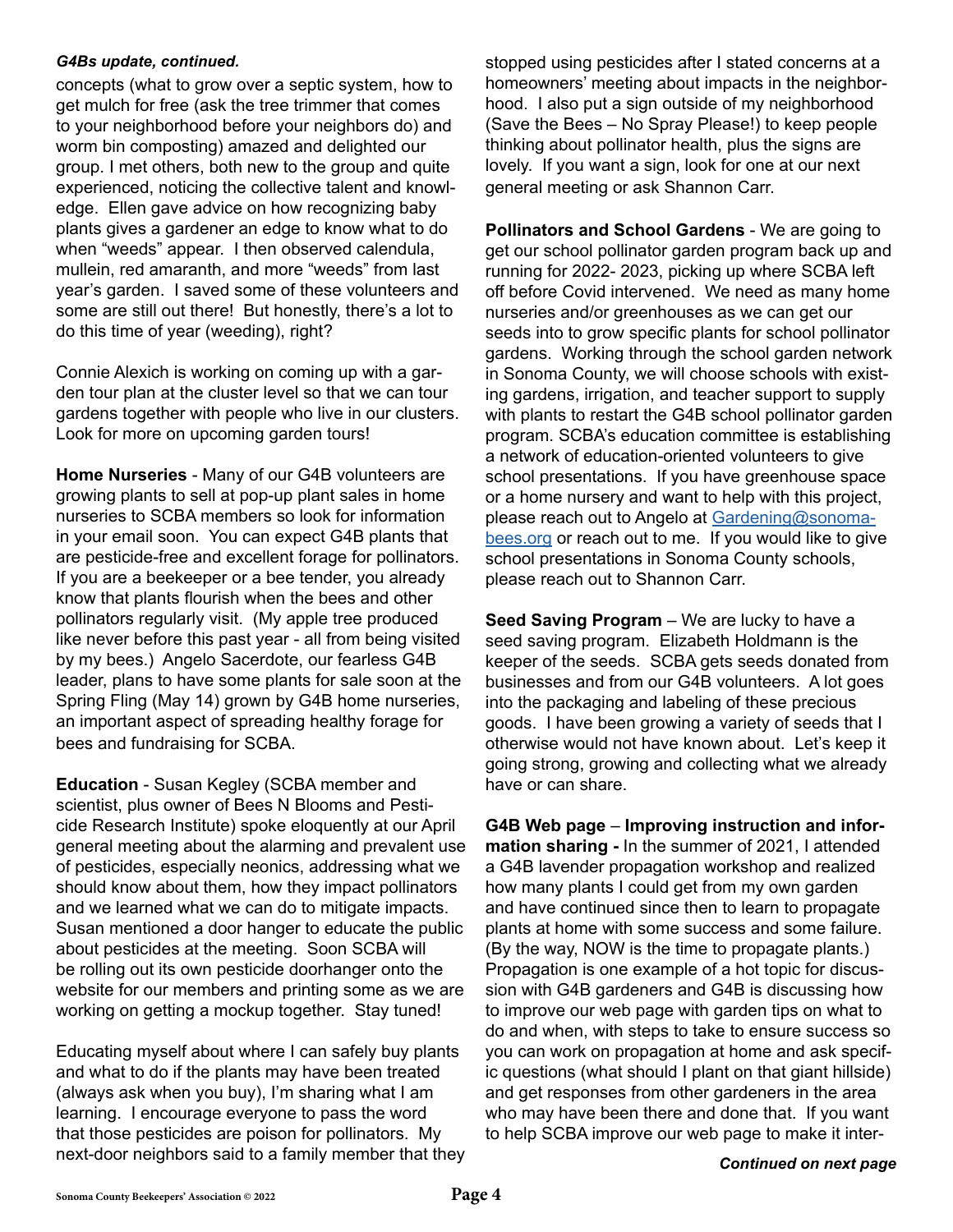#### *G4Bs continued*

active and informative, please reach out to Shannon at [Programdirector@sonomabees.org](mailto:Programdirector%40sonomabees.org?subject=). We need volunteers to help us monitor the G4Bs web page and answer gardening questions.

These G4Bs programs and our volunteers are always inspiring. I'm looking forward to each season and feeding the pollinators in my garden, one flower at a time. [2ndVP@sonomabees.org](mailto:2ndVP%40sonomabees.org?subject=) is my email if you have comments, questions, or suggestions on how to better help G4B work towards helping our pollinators in our communities.

#### **April General Meeting Report**

## **Nature has its ways**

#### *By Rachel Parker*

The April General Meeting on Zoom featured Les Crowder of Texas. Les has been tending to bees – at times thousands of hives – for decades. He is the author of *Top Bar Beekeeping: Organic Practices for Honey Bee Health* and has studied beekeeping practices around the world.

Les has a wry sense of humor, and speaking of varroa mites, he said this: "Any parasite that kills its host is a dumb pest." The unstated follow up was "Surely, the very clever bees – and we humans – can outsmart the varroa mite."

Indeed, he does not treat his hives, but relies on the bees' own grooming and hive management to get rid of mites. For example, he said, mites target drones to lay their eggs. So, worker bees will remove drone larvae to reduce mites in a hive.

Off the topic of mites, Les shared that the flower of coffee plants (not to be confused with our local Coffeeberry) is very popular with bees, and that the resulting honey is slightly caffeinated.

There appears to be bee-to-plant communication – at least with respect to Evening Primrose flowers. They can sense a bee's approach and make their nectar extra sweet to attract the pollinator. This creates a static electric charge, which the bee's electromagnetic charge senses. The next bee to come along senses the first bee's electromagnetic charge and knows that that flower has already been visited.

**May Bee Plant of the Month**:

## **Blessed Borage**

#### *By Elizabeth Newton*

In my garden, borage (*borago officinalis*) is a sacred cow. I let it meander wherever it wants and try not to impede its path unless necessary. Why? Because borage (a Mediterranean native) is one of the most beneficial plants for honeybees. Its flowering season is long, spanning mid-spring until frost, providing reliable nectar and pollen for bees throughout the dry season. And it's edible for humans as well! Borage flowers taste like cucumber and look great topping a green or fruit salad or deviled eggs. It's also fun to freeze the blossoms in ice cube trays, adding color and a refreshing taste to summertime drinks. From Germany to Italy, its leaves are eaten, cooked into various traditional recipes and it boasts several medicinal uses.

Borage is also quite beautiful, offering a steady supply of deep blue, star-shaped flowers that fade into various shades of light purple. In the right conditions, it literally grows like a weed, meaning that it faithfully re-seeds itself wherever you toss an uprooted plant that has flowered. It's easy to pull, if you use gloves to avoid the fine, hairlike thorns that can irritate skin.

You're unlikely to find borage plants in a nursery, as most know that it's best started from seed. Ask a fellow gardener to supply you with a young plant, which should root with very little attention or care. Better yet simply toss a plant that has already flowered un-

der a rose bush or other spot that gets semi-regular water. Once you have borage, you'll always have borage. And the bees will thank you.

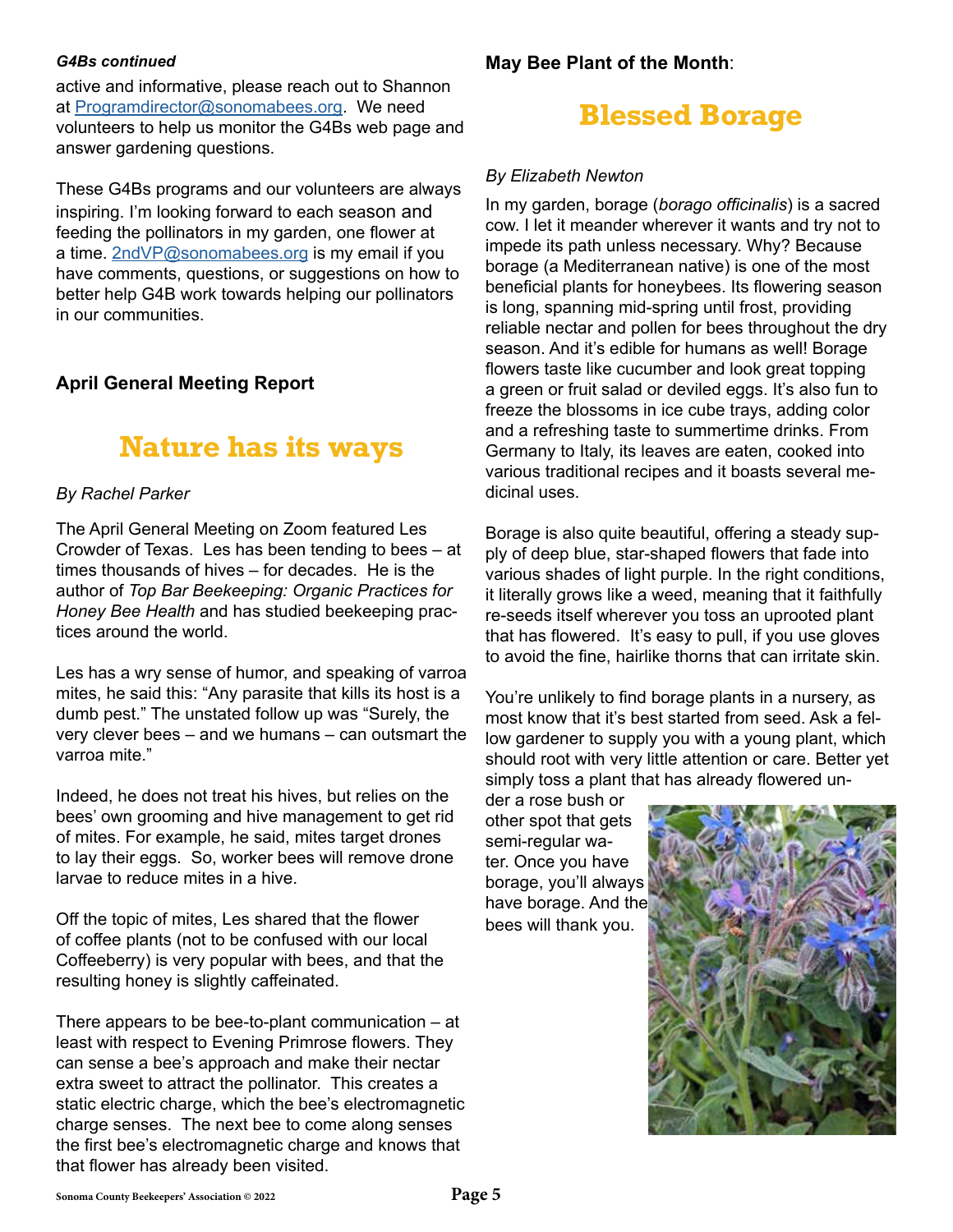## **Book Nook**

*[The Backyard Beekeeper: An Ab](https://www.librarycat.org/lib/SCBA-Library/item/203962986)[solute Beginner's Guide to Keep](https://www.librarycat.org/lib/SCBA-Library/item/203962986)[ing Bees in Your Yard and Garden](https://www.librarycat.org/lib/SCBA-Library/item/203962986)*

#### By: Kim Flottum

In *The Backyard Beekepeer*, Flottum makes the time-honored and complex tradition of beekeeping an enjoyable and accessible backyard past time that will



appeal to gardeners, crafters, and cooks everywhere.

We have more than 250 books and DVDs in the SCBA Library. *The Backyard Beekeeper* is just one of many books about bees, and gardening for bees, in our collection. You can view all our books available to you at [SCBA-Library](https://www.librarycat.org/lib/SCBA-Library). If you are interested in

checking out a book, email our librarian at [Librarian@](mailto:Librarian%40sonomabees.org?subject=) [sonomabees.org](mailto:Librarian%40sonomabees.org?subject=) to make arrangements to pick up one or two of the books or DVDs available to SCBA members.

#### **Business Member Profile**

## **Chris Conrad**

#### *by Ettamarie Peterson*

Chris Conrad calls his business "Bee Conscious Removal." His business is unique because he tackles removing and relocating entire colonies of bees including the comb, brood, and food. Sometimes these colonies have decided to set up housekeeping in extremely difficult places to reach. I remember one time I was asked to deal with a colony of bees way beyond my reach high in a historical building in downtown Petaluma. Of course, I referred the request to Chris knowing he would tackle it. Amazingly he had to go up in a giant lift as I was watching from down below on the sidewalk. He is extremely careful and has mastered his art of saving bee colonies from pest control companies. He has also helped volunteering his time to the public. He spent many hours working with the Sonoma County Children's Museum's giant observation hive. This was not an easy task either!

SCBA thanks Chris for all the help he has given the organization over many years. You can see his contact information in all our monthly newsletters on the business members' page. Remember to pass his contact information on to people when asked to remove colonies that you know are well beyond your skills. The public will appreciate it and so will Chris.

## **New Jersey Curbs Use of Neonics**

#### *By Ann Gallagher White, 2nd VP Gardening*

In a groundbreaking attempt to help pollinators, New Jersey has curbed the use of neonics, a class of pesticides known to be harmful to pollinators, in nonagricultural settings such as lawns and golf courses. The ban is the strongest measure in the US to date to rein in the use of chemicals that harm pollinators, ecosystems, and likely humans according to the Natural Resources Defense Council. https://www.nrdc. org/experts/lucas-rhoads/new-jersey-enacts-groundbreaking-neonic-legislation The legislation, signed on January 18, 2022, will make neonicotinoids "restricted use" (meaning any person using these pesticides

must have a valid New Jersey pesticide applicator license) and further prohibits any use except agricultural use. According to the Rutgers University review, "the intent of this law is to reduce pollinator exposure to these pesticides, and the practical affect is to prohibit use of these pesticides in home gardens and landscapes, golf courses and other non-agricultural settings." The law takes effect beginning October 31, 2023. [https://pestmanagement.rutgers.edu/new-state](https://pestmanagement.rutgers.edu/new-state-law-p-l-2021-c-386-restricting-neonicotinoid-pesticide-)[law-p-l-2021-c-386-restricting-neonicotinoid-pesticide](https://pestmanagement.rutgers.edu/new-state-law-p-l-2021-c-386-restricting-neonicotinoid-pesticide-)[use/](https://pestmanagement.rutgers.edu/new-state-law-p-l-2021-c-386-restricting-neonicotinoid-pesticide-)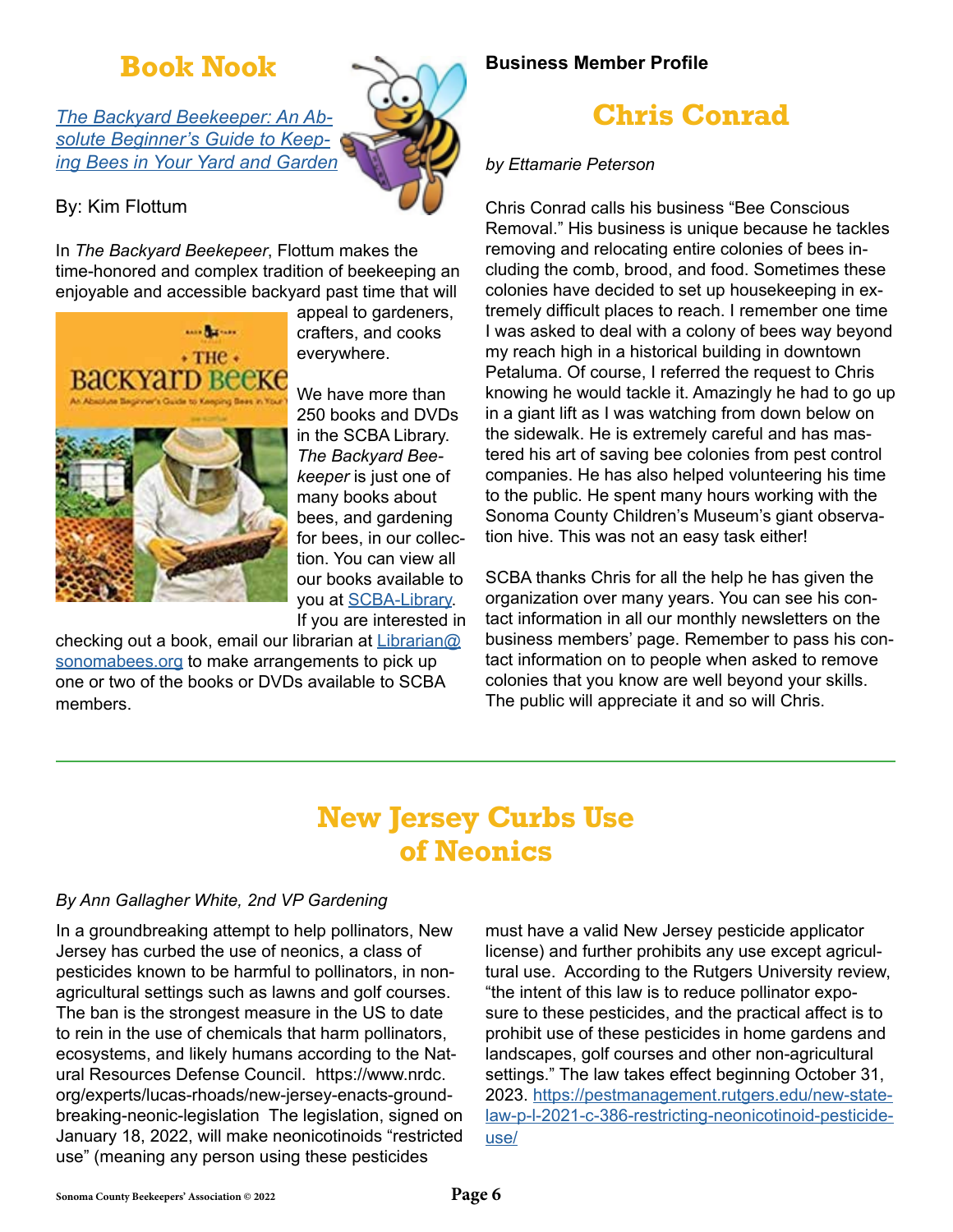## **Helpful Hints from Our Members**

#### **Two terrific ideas from Roger Simpson**

**From Bananas to Bees:** Especially this time of year, it seems there's never enough wooden hive boxes to sort into or store frames in. One secret weapon I have come across is the lowly banana box. Turns out it is exactly the right size to hold 12 deep frames or 16 medium frames. This is very nice as I'm assembling frames from a stack of pieces, they can drop into a banana box and then next pulled out for wax foundation or wire to be strung on them. Slide the two boxes



together and there's a stackable storage unit waiting for wooden boxes to be deployed into. One word of warning: The banana box is not good for drawn comb storage, as the closed in envi-

ronment makes for ideal wax moth habitat.



**Clear Notetaking!** I found a new favorite pen for making notes on top of the frames in my hives. I got tired of Sharpie pens skipping and blurring when encountering propolis or scraped off burr comb. The Milwaukee tool company has come out with a fine point black pen designed to write on dusty, wet, or oily surfaces. The next best great thing is that Friedman's sells a package of four for \$5. Wow!

#### **And Another One from Ettamarie Peterson**

I have found that being able to hang swarm boxes in trees or on fences or fence posts really helps. Years ago, there was a commercially made swarm box that had handles on it. I still have two of these. They are not available anymore, so I created my own swarm boxes by cutting the ends off of old bee boxes and making the tops and main box out of recycled campaign poster boards. I used frames to measure the length of the sides and the wooden end pieces to measure the height. I drilled holes for ventilation and cut an entrance space at the bottom of one end. I like to have a bottom entrance because bees can walk into it. My entrance is closed with a flap of the poster board held in place with hook and loop tape. Each end has two screws with "eyes" so I could attach two cords for carrying and later hanging the swarm boxes. Sometimes these boxes are hung with Bungee cords and sometimes I can just loop the cords around branches or posts.



The first box is the older one with handles that I bought. The one farther back is my handmade one with cord handles. This was one of those days when there were two swarms, and they were from two different colonies!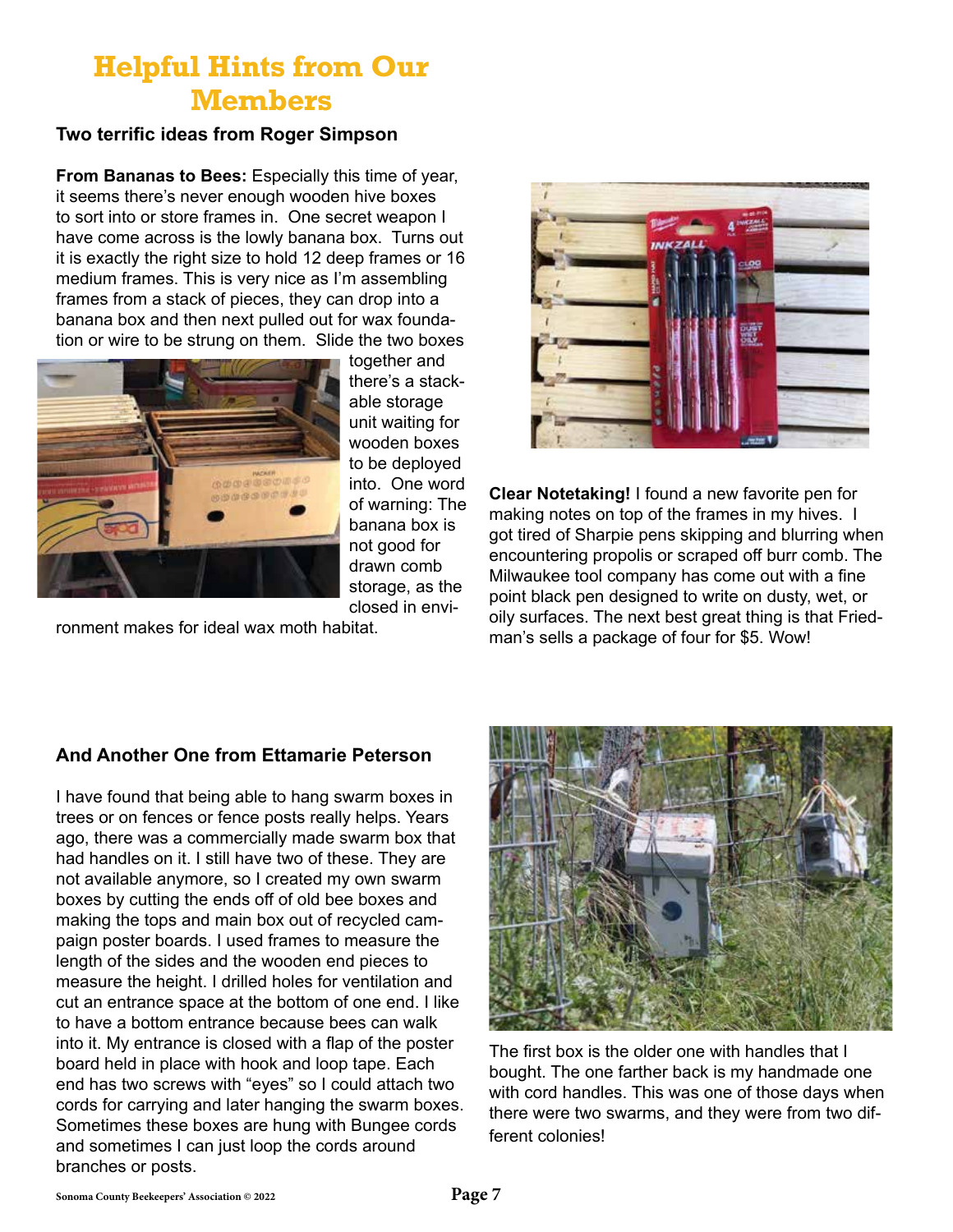## **Cooking with Honey**

by Rachel Parker

For many of us hobbyist beekeepers, the deluge of the sweet stuff may be a mixed blessing: the presence of honey validates our good beekeeping practices, but beyond the handful of recipes in bee books, the suggestions may be hard to find. I'm an avid home baker and have tried a bunch of honey-sweetened recipes that I'm happy to share with you. I'll credit the original recipe author, and note my modifications, for your own baking brainstorming.

This month, I'll start with one of my favorite breads: Whole Wheat Honey. I've loved a commercially baked bread from Alvarado Bakery in Oakland, California, for many years. But, from time to time, I've lived in places that don't carry the bread, like Hong Kong. I started looking for a similarly toothsome, slightly sweet loaf for my breakfast or sandwich slices. This recipe originally called for molasses, but again, in Hong Kong, molasses is difficult to find outside of the Christmas holidays. So, I substituted honey. For a time, I was baking this weekly in my tiny Hong Kong kitchen. Enjoy!

## *The Monthly Extractor* **Team**

Editor – Ettamarie Peterson

Formatter – Rachel Parker

Proof Reader – Irene Sample

Technical Support – Bruce Harris

#### **Whole Wheat Honey Bread**

Inspired by Whole Wheat Bread Hayes by Timothy J. Hayes

#### **INGREDIENTS**

2 cups warm water (105°-115°F.) 1/4-ounce package (2 1/2 teaspoons) active dry yeast 1/4 cup honey 5 to 6 cups whole-wheat flour 2 tablespoons sugar 2 teaspoons salt 1/2 cup canola oil an egg wash made by beating 1 large egg white with 1 teaspoon water

3 tablespoons old-fashioned rolled oats for sprinkling on the loaves

**Step 1** In a small bowl stir together 1 3/4 cups warm water and yeast and let stand until foamy, about 5 minutes. In a measuring cup whisk together remaining 1/4 cup warm water and honey. In a large bowl stir together 2 cups flour, sugar, salt, and oil and add honey and yeast mixtures, stirring until combined well. Stir in enough of remaining 3 to 4 cups flour, 1/2 cup at a time, for mixture to form a soft dough and turn dough out onto a lightly floured surface. Knead dough 8 minutes, or until smooth and elastic, and shape into a ball.

**Step 2** Transfer dough to a lightly oiled bowl, turning to coat, and let rise, covered with plastic wrap, in a warm place until doubled in bulk, about 1 hour. Punch down dough and let rise, covered, 45 minutes more.

**Step 3** Preheat oven to 400°F. and grease 2 loaf pans, 8 1/2 by 4 1/2 by 2 inches.

Step 4 Divide dough in half. Lightly knead each piece of dough and form into ovals. Transfer loaves to pans and let rise, covered with kitchen towels, for about 45 minutes.

**Step 5** Brush tops of loaves lightly with egg wash and sprinkle with oats. Bake loaves in middle of the oven 10 minutes, then reduce oven temperature to 350°F. and bake loaves 20 to 25 minutes more, or until golden brown. Turn loaves out onto a rack to cool.

Note: I've sometimes added about a cup of sourdough starter to this basic dough, giving the resulting loaves a slight tang.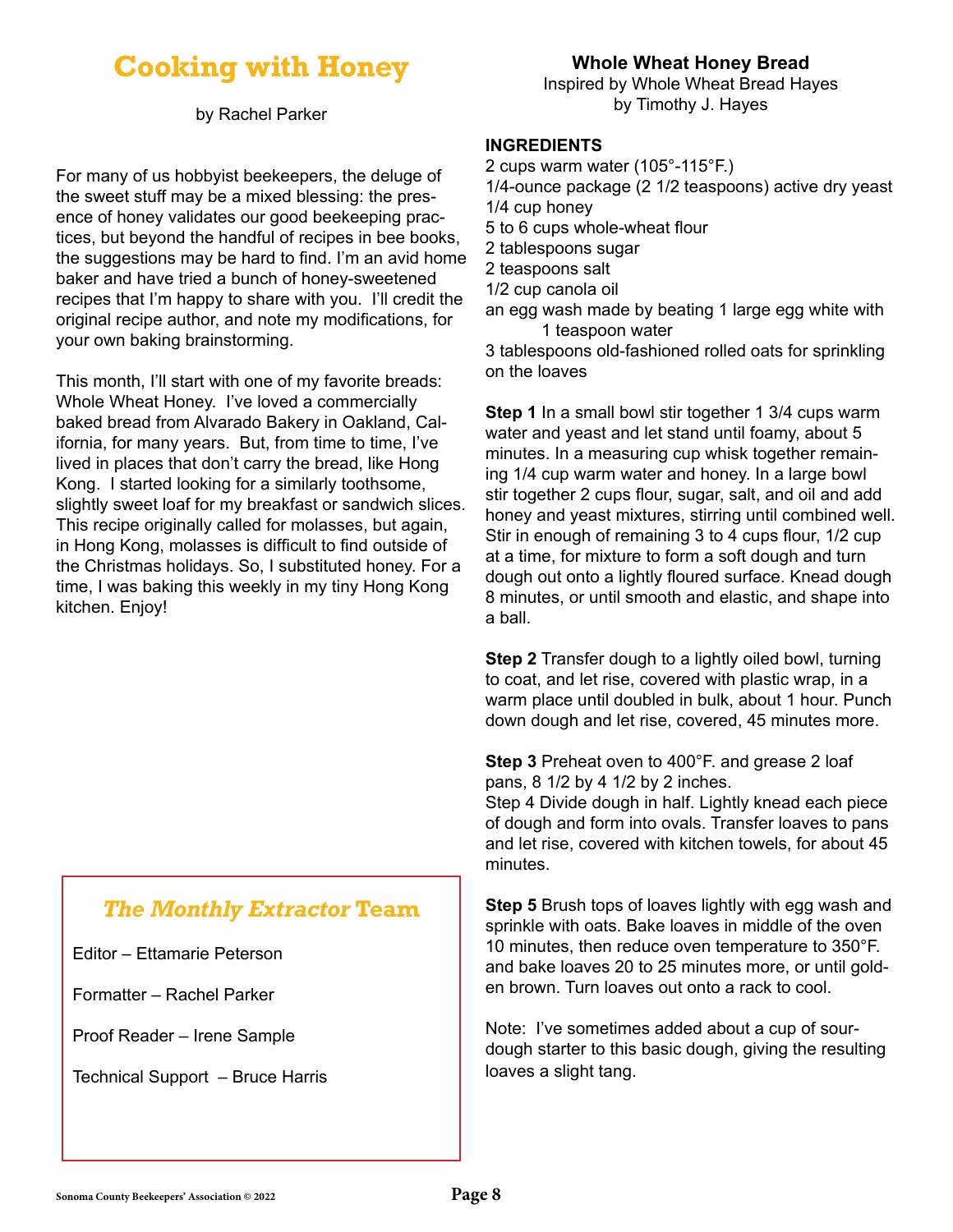### **SCBA Member Photo Gallery**

*The Monthly Extractor* is dedicating space to members' photos from their apiary or garden, with captions. Please note, because *The Monthly Extractor* is publicly published, if members send photos featuring human individuals (whether adults, children, or teens) in those photos, we need to have their consent. Email written consent should do the job. Send photos to [editor@sonomabees.org.](mailto:editor%40sonomabees.org.%20?subject=) 





Beautiful honey bee swarm – Photo by Mohammed Ibrahim

Scout bees checking out a swarm trap in the apiary – Photo by Mohammed Ibrahim



Bee on cranesbill, a common weed I hate because the seed pods curl up and stick in my clothes! -- Photo by Ettamarie Peterson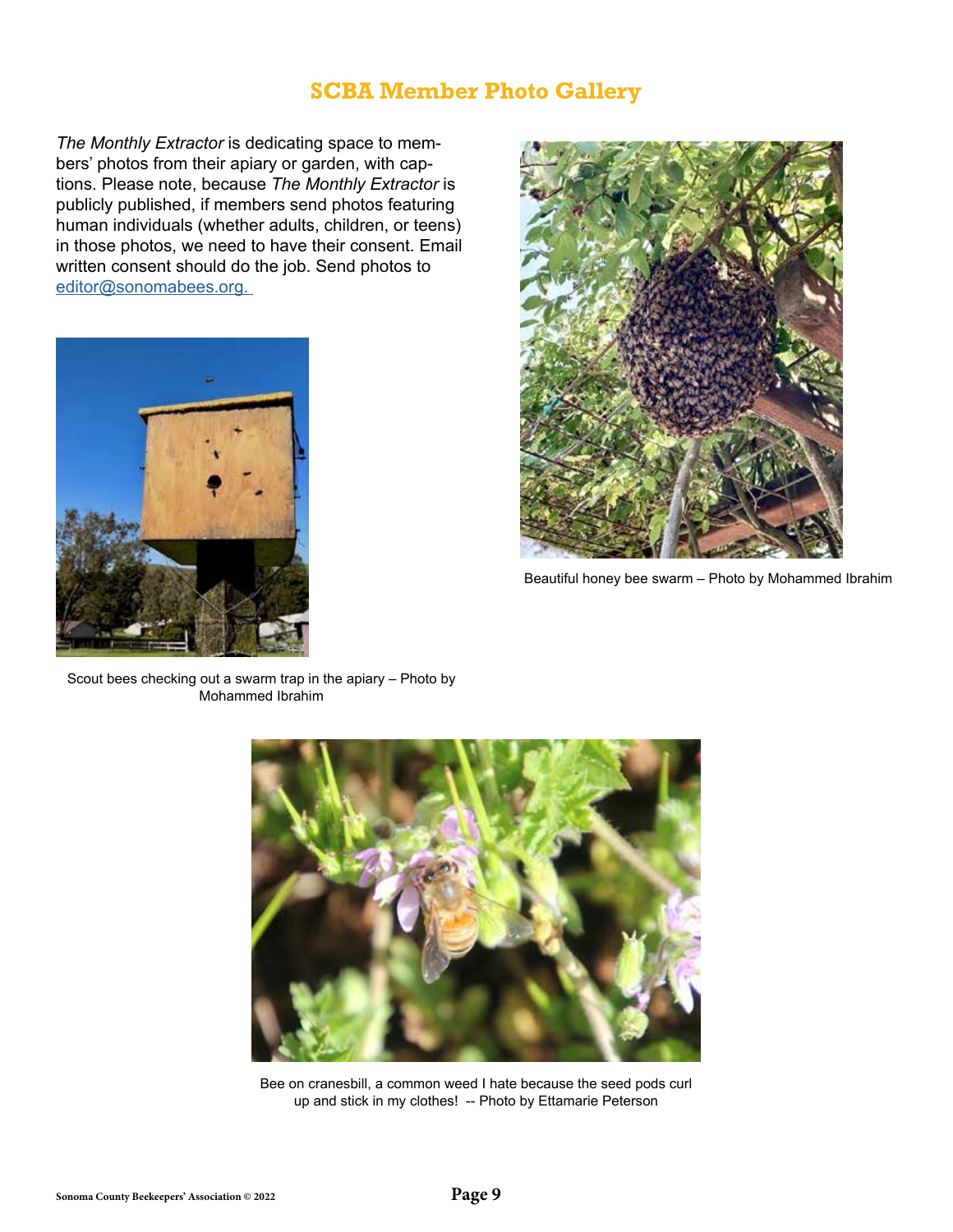## **SCBA Business Members, Donors, and Sponsors**

## **SCBA Business Members**

Anderson Ranch Honey Darius Anderson info@andersonranch.com

Baker Lane Vineyards Michel Boynton info@bakerlane.wine bakerlanevineyards.com

Bee Conscious Removal Chris Conrad chrisbconrad@comcast.net www.beeconsciousremovals.com

Bee Focused Joy Wesley joy@bee-focused.com https://bee-focused.com/

Beekind Honey and Beekeeping Supply Doug & Katia Vincent beekind@beekind.com www.beekind.com

Bees N Blooms Susan Kegley Info@beesnblooms.com www.BeesNBlooms.com

Buzz Off Honey John & Darlene McGinnis goahwayranch@gmail.com www.goahwayranch.com

Heart to Heart Marion Isabel Zipperle PhD [cranewomanatthemarsh@gmail.](mailto:cranewomanatthemarsh%40gmail.com?subject=) [com](mailto:cranewomanatthemarsh%40gmail.com?subject=) [www.drmarionisabelzipperlephd.](http://www.drmarionisabelzipperlephd.com) [com](http://www.drmarionisabelzipperlephd.com)

K2 Ranch and Vineyards Ken & Kat Savano ksavano@me.com www.K2ranch.com

Kate Gomes Real Estate, Inc. Kate Gomes kgrealestate2016@gmail.com Kategomes.com

Marin Coastal Bee Co. Michael Louis Turner info@marincoastalbee.com marincoastalbee.com

Ryan Teurfs Designs Ryan Teurfs, Andrew Benson, and Justin Zimmerman [ryanteurfsdesigns@gmail.com](mailto:ryanteurfsdesigns%40gmail.com?subject=) [www.ryanteurfs.com](http://www.ryanteurfs.com)

Wild Wills Honey Will Ackley [willackley@gmail.com](mailto:willackley%40gmail.com?subject=)

## **Habitat Sponsors**

#### **Pollinator Garden – \$500**

Pollinator gardens are designed and created with specific nectar and pollen producing plants to attract pollinators – honey bees, native bees, and other diverse pollinators. Our Pollinator Garden community partners help create the nutrients for the garden that is SCBA

\* Samtec Inc. www.Samtec.com



#### **Hedgerow – \$1,000**

Hedgerows are vital nectar and pollen sources amidst barren landscapes such as vineyards and other monocrops, and our Hedgerow Level Community Partners embodies this support.

#### **Meadow - \$2,500**

Meadows are beautiful sights for us and oceans of forage for honey bees and pollinators. Help us transform Sonoma County into one sweet bee-garden with our Meadow Level Community Partnership.



Keysight Technologies -- [www.keysight.com](http://www.keysight.com)

#### **Canopy – \$5,000**

Above the meadows and hedgerows is the canopy. These mighty trees sink carbon and water, provide home for wild bees and countless pollinators, shade the ground during our hot, dry summers, and often bloom as well. Our Canopy Level Community Partnership shows the deepest commitment to our work and ongoing mission.